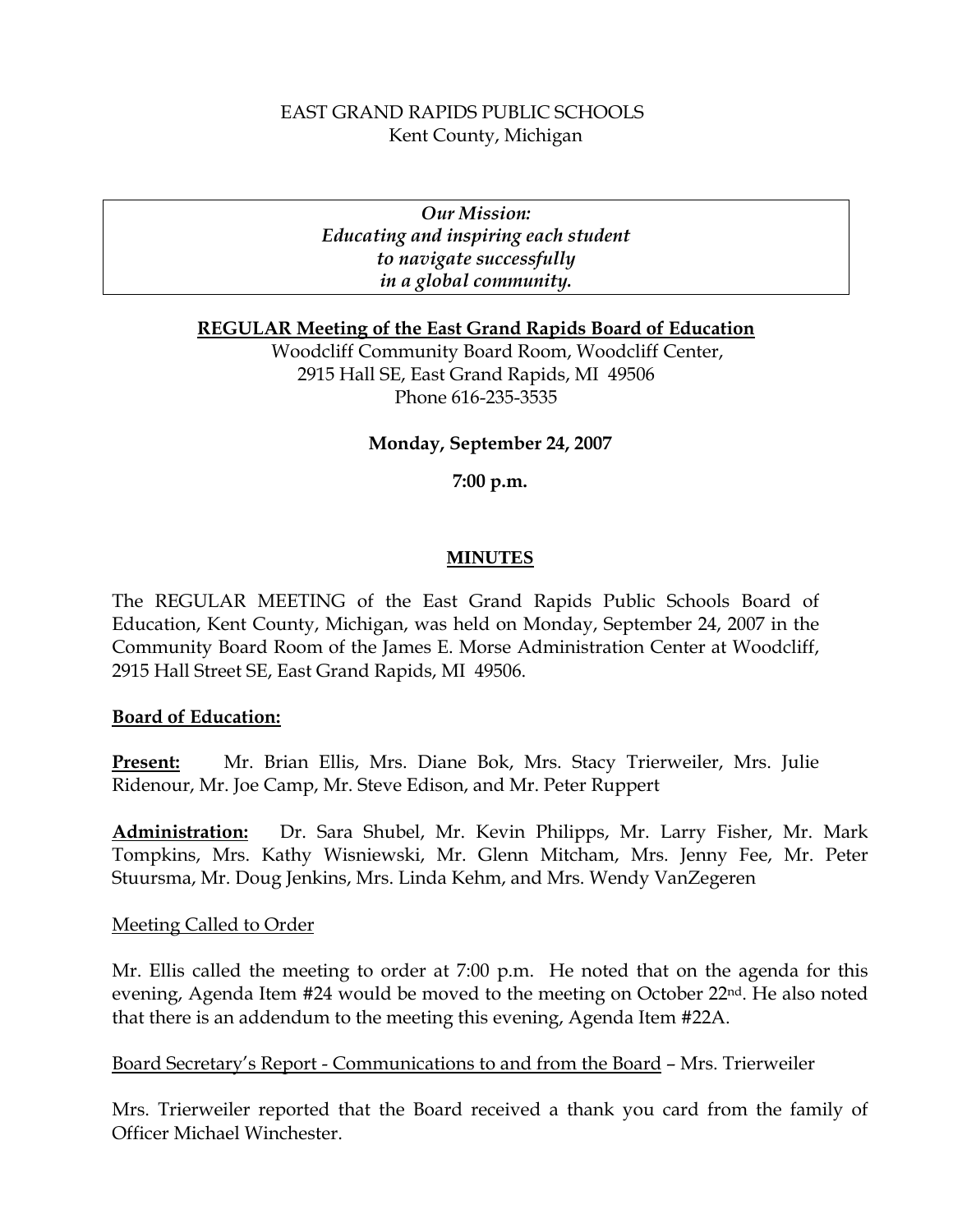## Administration of Oath and Welcome to Newly Appointed Board Member

Ms. Anne Thomasma, Secretary to the Board and Superintendent administered the oath of office to Mr. Peter G. Ruppert. Mr. Ruppert will serve on the Board of Education for East Grand Rapids Public Schools, Kent County, Michigan. He will serve for the term vacated by Mrs. Beth Lent. The tem will run until June 30, 2008.

Acknowledgment of Guests – Mr. Ruppert introduced his wife, Jessica, and his three youngest children; Grace, Pierce and Ben. He stated his Middle School student was at football practice.

### Public Comments - None

# Recognition of Student Semifinalists in the 2007 Merit Scholarship Competition – Mr. Fisher

East Grand Rapids High School has 6 semi-finalists in the National Merit Scholarship competition. The following students were presented with certificates from the BOE by Dr. Shubel and Mrs. Ridenour: Allison Bartoszewicz; Alexander Constantelos; Bradford McMullen; Ryan Oechsler; Maxwell Mikelic; and Ryan Waldron.

# High School Student Council President's Report – Mr. Alex Yared

Mr. Yared reported that student council has been busy working on homecoming and spirit days. They are also looking into forming an inter-club government.

# EGREA President's Report – Mrs. Nancy McSkimming

Mrs. McSkimming stated that the technology district wide and air conditioning, in the elementary buildings, are much appreciated by all teachers. On behalf of the association she thanked the Board, administrators, parents and community for thinking outside the box and encouraging everyone to not be status quo.

### *Presentation/Discussion:*

# Facilities Update – Mr. Camp/Mr. Phillips

Mr. Camp thanked URS and OAK for their great work on the bond issue. He also thanked John Bowers and Doug Jenkins for their contributions. Finishing items in the buildings are being completed and punch lists and being worked on. By the end of October things should be finished for this year and in 2008 will begin again to complete. In 2008 the rest of the buildings will get air conditioning. He stated that the projects continue to be on time and under budget.

### Foreign Language – Mrs. Jenny Frazier (Enclosure #10)

Dr. Shubel thanked each of the teachers in Foreign Language: Steve Brinks from the Middle School; Christy Steketee from the High School; Paulette Karatsinides from the High School; Laurie Laarman from Breton Downs; Lisseth Hoksbergen from Wealthy; Marianna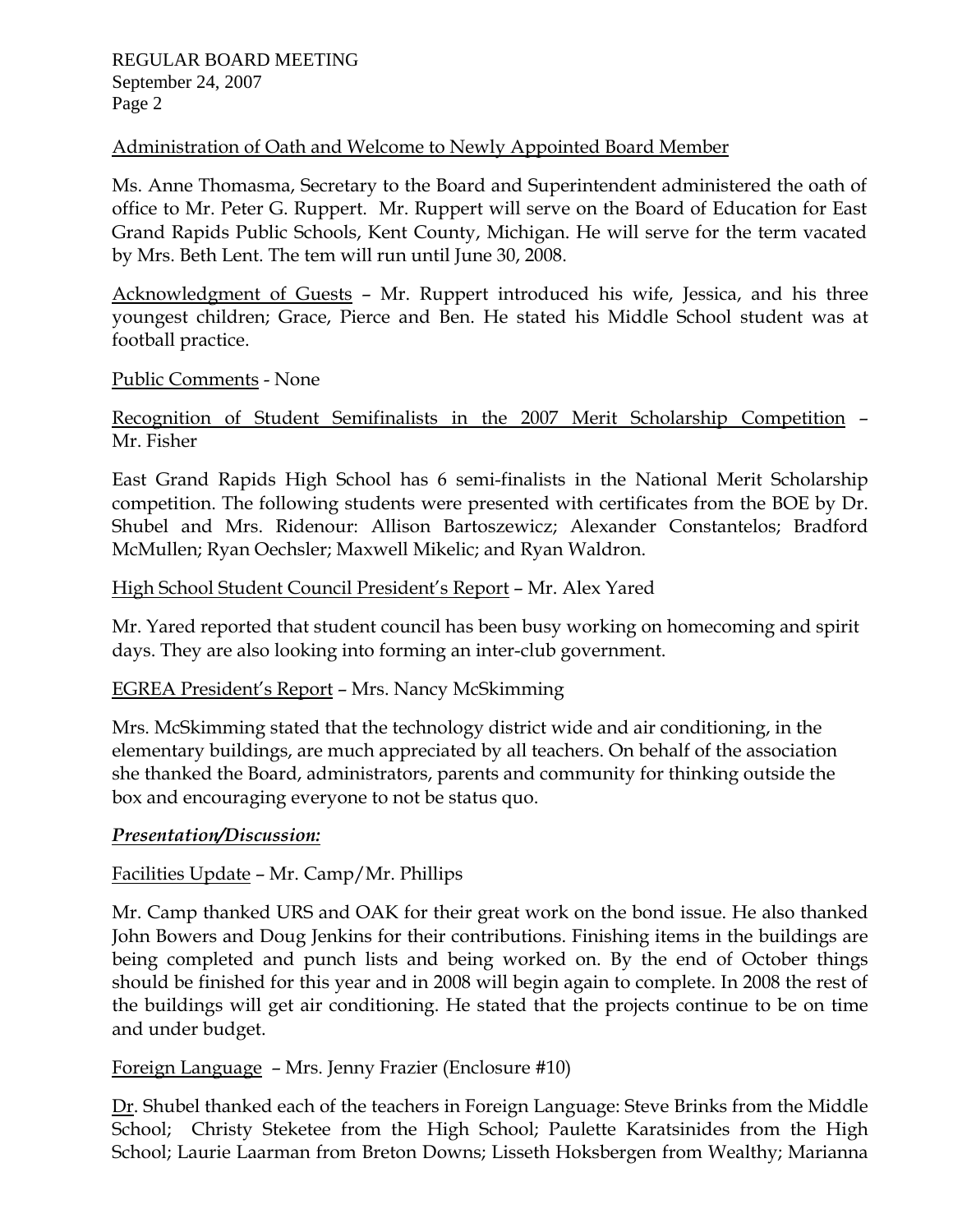Scimeca from the Middle School; and Jenny Frazier from the High School. Each teacher took a few minutes to tell the Board what they are thankful for in the school district in regards to language and thanked the Board for their continued support. They showed a DVD celebrating foreign language and pointed out the various activities throughout the year in celebration of foreign languages.

## Cadet Teaching Program – Mrs. Marlene DeBlasio (Enclosure #11)

Dr*.* Shubel thanked Mrs. DeBlasio for her work with this program. Mrs. DeBlasio gave an overview of the current program and the requirements of the State for participants in the program. She stated that not only are students are very positive about the program, but also the teachers involved with the cadet teachers are very appreciative and positive.

### *Action Items - Consent Agenda:*

| Background: | In order to save time during the meeting, we are using a        |
|-------------|-----------------------------------------------------------------|
|             | Consent Agenda. Items in the Consent Agenda include those       |
|             | that are routine or have been previously discussed by the Board |
|             | of Education. Any Board Member may request to have any          |
|             | item removed for a separate discussion and vote.                |
|             |                                                                 |

 Recommendation: Motion to approve items in the Consent Agenda Numbers \_12\_ through \_17\_.

Approval of Minutes of REGULAR MEETING of 8/20/07 (Enclosure #12)

Approval of Minutes of SPECIAL MEETING of 8/27/07 (Enclosure #13)

Approval of Minutes of SPECIAL MEETING of 9/13/07 (Enclosure #14)

Approval of Minutes of SPECIAL MEETING of 9/18/07 (Enclosure #15)

Approval of Minutes of SPECIAL MEETING of 9/19/07 (Enclosure #16)

Approval of Payment of Bills for August 2007 (Enclosure #17)

Mrs. Ridenour moved to approve Consent Agenda Items #12-17. Mr. Camp seconded the motion. Motion passed 7-0.

### **Other Action Items:**

Approval of Bid Award for New Furniture (Enclosure #18)

Bids were received for new furniture as part of the 2006 Bond Program. The Facilities Committee and Superintendent have received bids and recommends approval.

Mr. Edison moved to approve the contract for new furniture in the amount of \$268,040.42 as recommended by the Facilities Committee and Superintendent. Mr. Camp seconded the motion. Motion passed 7-0.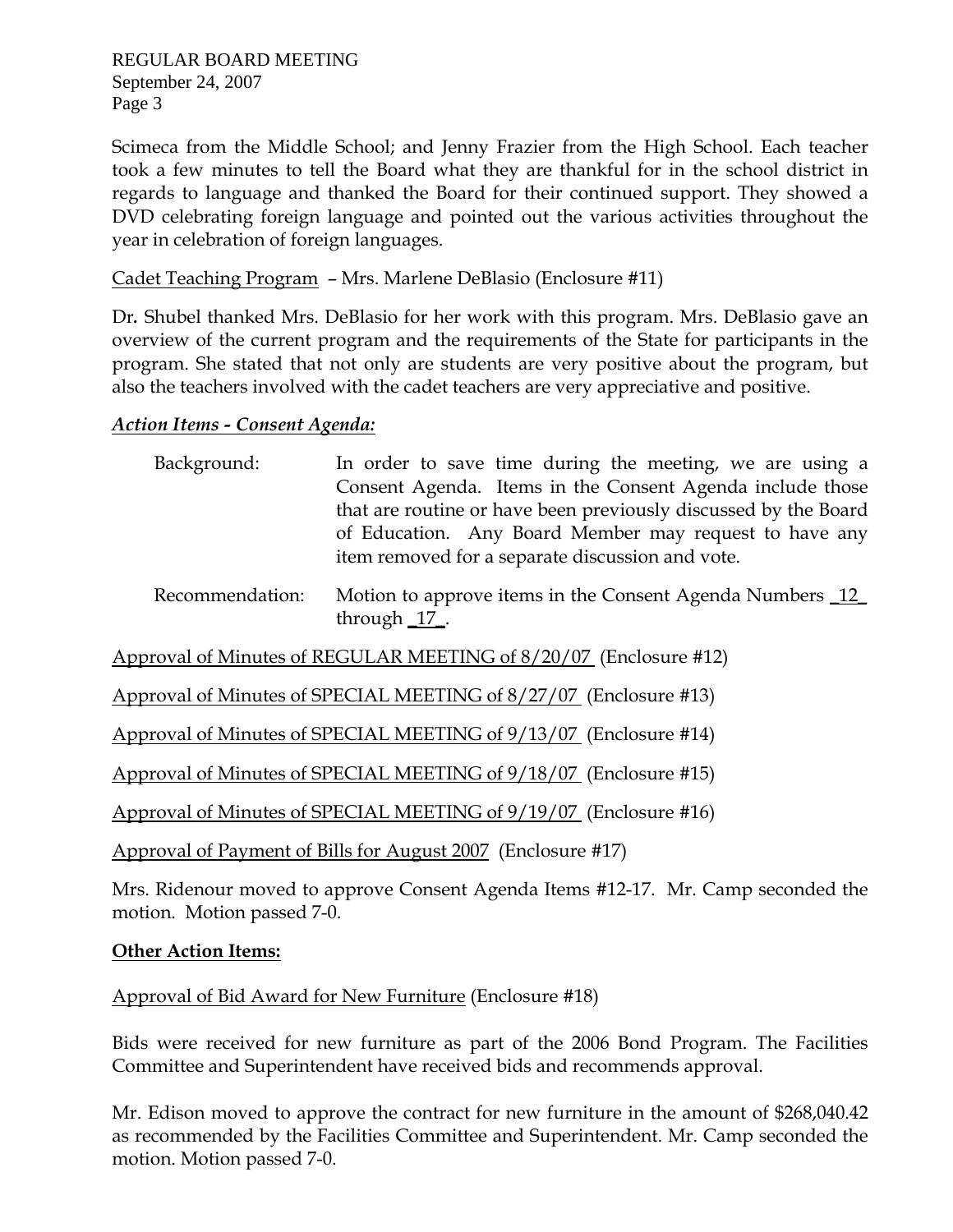# Approval of Cell Tower Rental (Enclosure #19)

The district was approached by a firm by the name of IPC Wireless, Inc., who is interested in leasing ground space from the district so they can place equipment on the cell tower owned by Sprint/Nextel. The Finance Committee and Superintendent have reviewed the plans and recommend approval of the lease.

Mrs. Ridenour moved to approve the contract to lease ground space to IPC Wireless, Inc., as recommended by the Finance Committee and Superintendent. Mrs. Trierweiler seconded the motion. Motion passed 7-0.

# Approval of Underwriting Agreement (Enclosure #20)

Pending approval of the November 6 election, the Board will need to work with a bond underwriter to sell bonds. To expedite the sale of bonds and to insure the best rate, we are recommending that the Board authorize a contract with Fifth Third Securities to prepare a bond sale.

Mrs. Bok moved to approve that the Board of Education authorize the administration to enter into an agreement with Fifth Third Securities to broker the sale of bonds pending approval of the November 6 election, as recommended by the Finance Committee. Mrs. Trierweiler seconded the motion. Motion passed 7-0.

### Approval of Architectural Agreement (Enclosure #21)

The Board has worked with URS on our last three bond projects. Pending the outcome of the November 6 election, we are requesting authorization to enter into a contract with URS.

Mr. Camp moved to approve that the Board of Education authorize the administration to enter into a letter of intent with URS, pending the outcome of the November 6 election, as recommended by the Finance Committee. Mrs. Trierweiler seconded the motion.

Mr. Ruppert moved to amend the motion to allow Mr. Philipps to negotiate a contract with URS, pending the outcome of the November 6 election, subject to terms Mr. Edison seconded the motion. Motion passed 7-0.

### Approval of Construction Management Agreement (Enclosure #22)

The Board has worked with OAK on our last three bond projects. Pending the outcome of the November 6 election, we are requesting authorization to enter into a contract with OAK as recommended by the Finance Committee.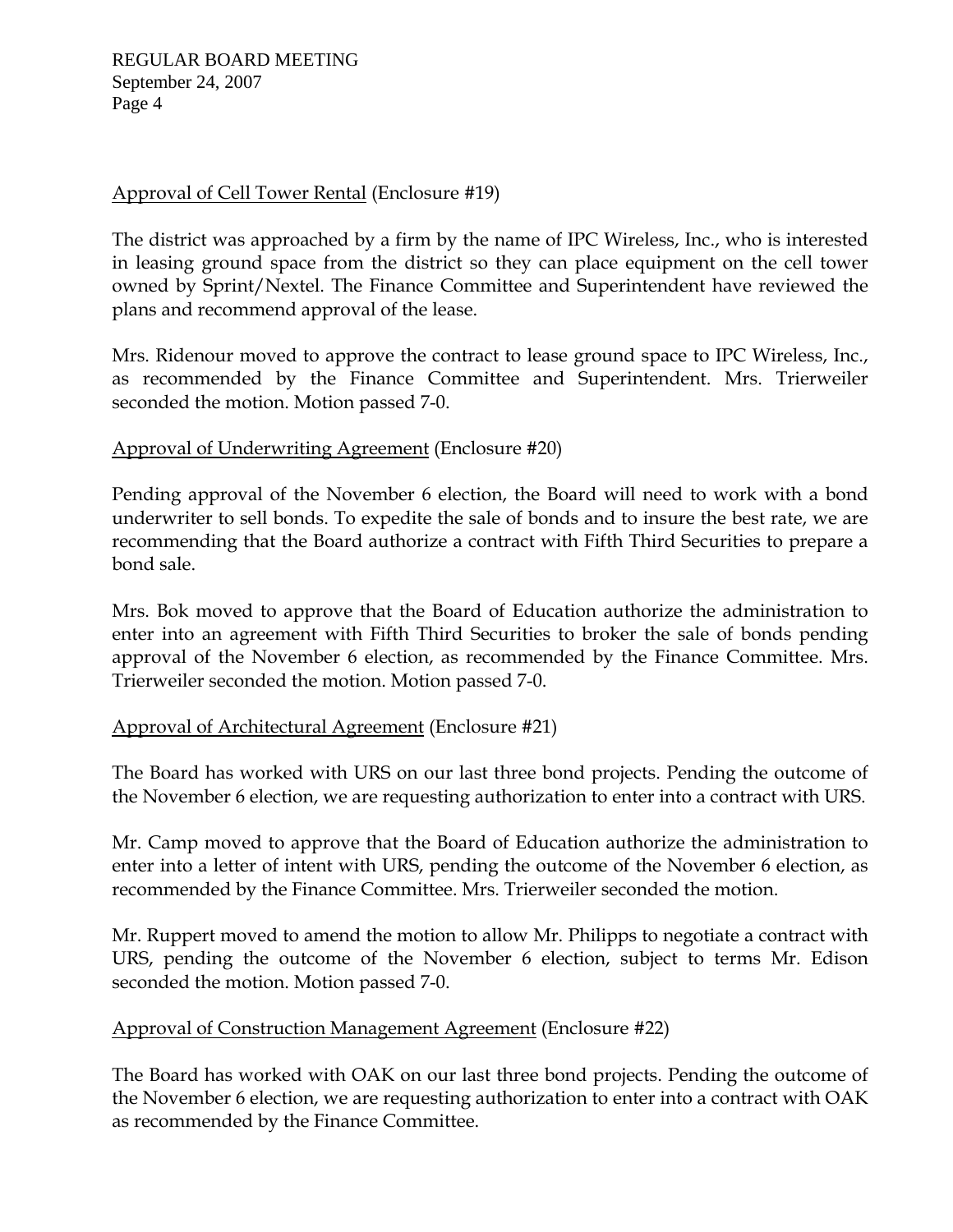REGULAR BOARD MEETING September 24, 2007 Page 5

Mr. Camp moved to approve that the Board of Education authorize the administration to enter into a contract with OAK, pending the outcome of the November 6 election, as recommended by the Finance Committee. Mrs. Bok seconded the motion. Motion passed 7- 0.

## Approval of DDT Textbook

The DDT (Drafting/Design/Technology) class has requested a new textbook. A textbook for the DDT class: "Architecture: Residential Drafting and Design" was presented to the CAT Committee by the new DDT teacher and the committee recommends approval of this textbook. Jenny Fee will discuss the implications for the DDT classroom.

Mrs. Trierweiler moved to approve a textbook for the DDT class: "Architecture: Residential Drafting and Design" as recommended by the CAT Committee. Mrs. Bok seconded the motion. There followed some discussion about the book and about the cost. Mrs. Fee stated the cost for each book is \$56.00, which comes to a total of \$1,680.00 for 30 books. The High School will pay for a portion with Instruction picking up the balance. Motion passed 7-0.

### **Administrative Reports:**

### **Superintendent**

ASCD- LEAP Conference Report – Washington, D.C. (September 15-18, 2007)

Dr. Shubel gave a brief overview of her time in Washington, DC. She stated that the conference is an invitation only conference and there were approximately 200 educators in attendance. She thanked the Board for their support of her attending the conference.

### Assistant Supt. for Instruction

Curriculum, Instruction, Assessment & Technology Coordination (Enclosure #24)

Report to be moved to the October 22, 2007 meeting.

Assistant Supt. for Business

Financial Update:

Mr. Philipps stated that there still is not a state budget out of Lansing. He cited examples of what would happen financially to East Grand Rapids Public Schools with the scenario the state is looking at currently or what would happen if the state has a shutdown. He noted that if the State shuts down, the schools could continue to run through Thanksgiving. The Finance Committee is already looking at options to keep us educating our children until Lansing figures things out. There was discussion by the Board of the current situation in Lansing. The Board thanked both Mr. Philipps and Dr. Shubel for their proactive approach to this situation.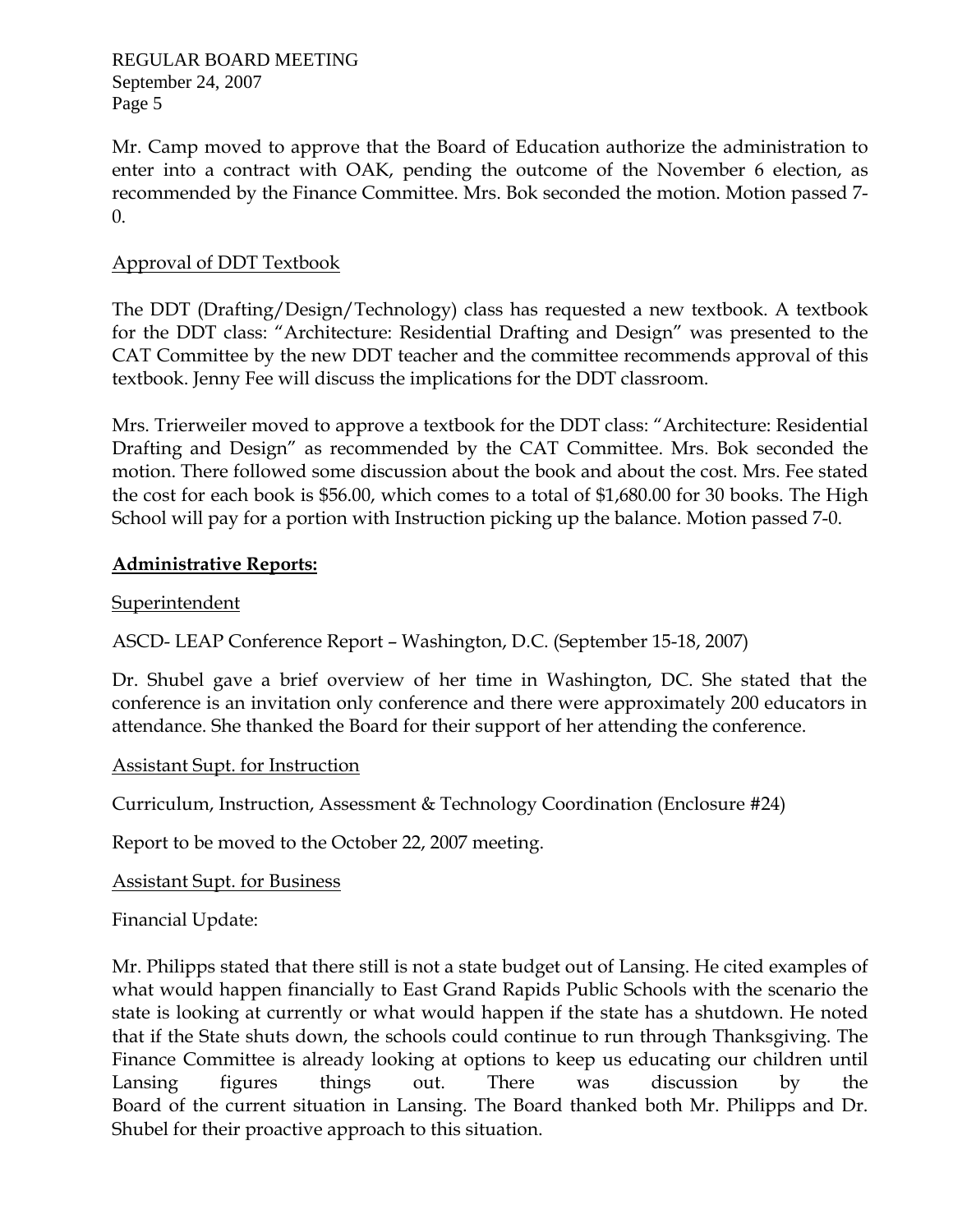REGULAR BOARD MEETING September 24, 2007 Page 6

#### Board Representatives Reports

PASE Meeting – Mrs. Trierweiler

Mrs. Trierweiler reported that the first PASE meeting was held recently. Agenda items for the coming year of the PASE Committee will include the Special Education requirements for High School students and integrative technology and transitioning. She thanked the Special Education department for keeping East Grand Rapids PASE members informed of the issues.

Youth Development – Mrs. Trierweiler

The first meeting of Youth Development was held recently. It was noted at the meeting that the senior retreat was a great success again this year. There was a high turnout of both students and volunteers. She noted that Healthy High will be this Saturday and already a record number of students have signed up to participate.

Communications Committee – Mr. Edison

Mr. Edison stated there has been no formal meeting yet this year. He said the Committee has been busy with the announcement of Mrs. Lent leaving the Board and getting the word out about the vacancy. They have also been working on a bond information sheet for the community. Committee members have given presentations to the Parks and Rec Department Commission and also the City Commission regarding the bond proposal. A community presentation is scheduled for Tuesday, October 23rd regarding the November 6th bond proposal.

Policy Committee – Mrs. Bok

Mrs. Bok stated that the first meeting of the Policy Committee was held today. The primary topic was the electronic devise use policy. She said that the committee would be working on this policy and hopes to bring it to the Board for a first reading in October.

Parks and Recreation

Mr. Camp noted that the presentation to this group regarding the upcoming bond proposal was very well received. The Commission was very appreciative of the information.

Adjournment